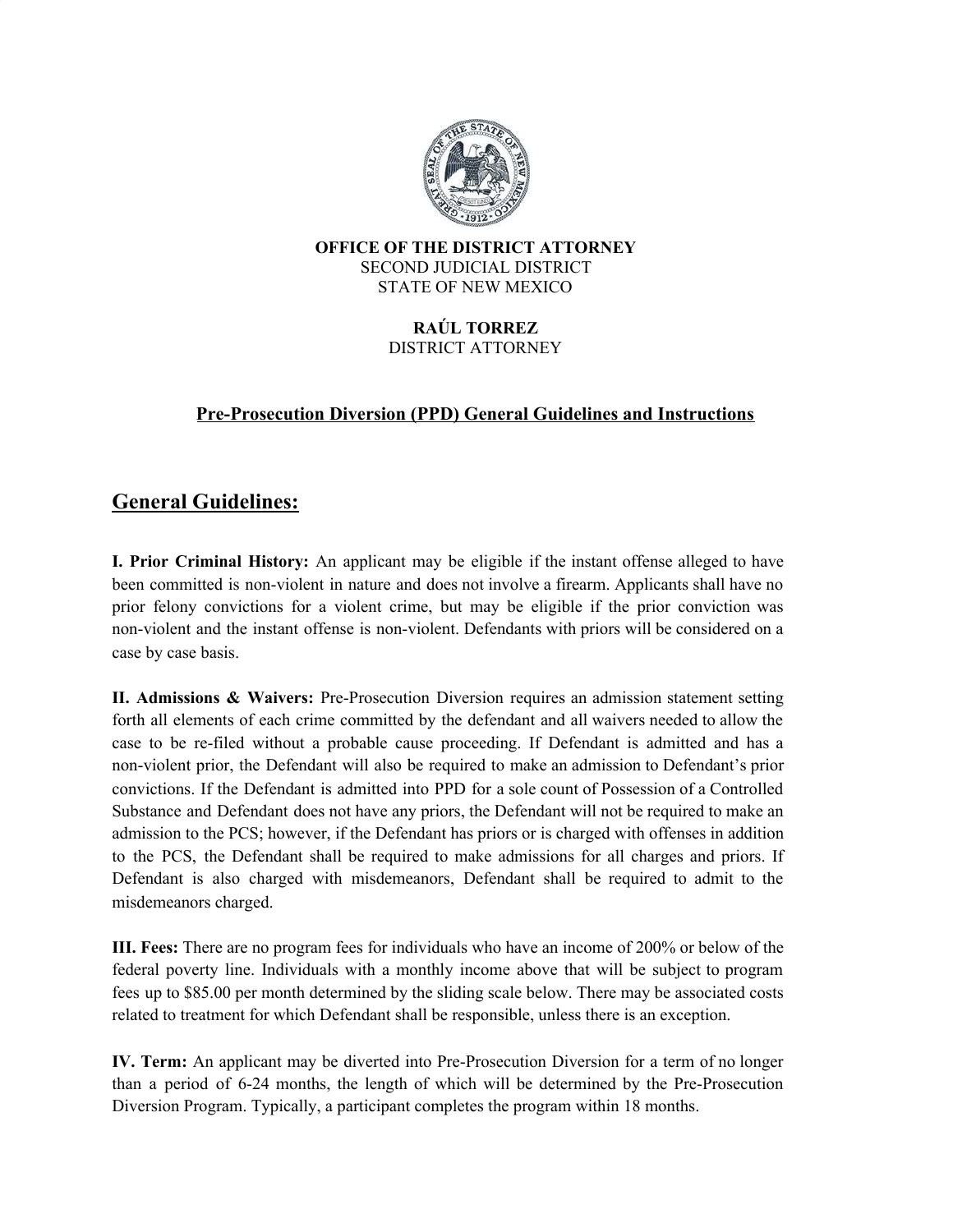**V. Victim Involvement:** All victims of crimes will be contacted for the purpose of informing them of diversion and for the purpose of acquiring additional information regarding losses and possible restitution. If the case is deemed appropriate, PPD will inquire with the victim regarding the desire for a Restorative Justice circle as a component of PPD.

**VI. Victim Restitution:** Each participant will be required to make restitution to the victim according to their ability to pay. If the case is deemed appropriate, PPD will inquire with the victim regarding the desire for a Restorative Justice circle as a component of PPD.

**VII. Pre-Prosecution Diversion Contract:** Each participant will be required to agree to the terms of the Pre-Prosecution Diversion Contract

## **Application Procedure**

A. Defendant, through Defense counsel, will, in most cases, be notified shortly after Felony First Appearance that Defendant may be eligible for PPD. If Defendant desires to enter PPD, Defendant, through counsel of record, will execute and file the Metropolitan Court document: **"Waiver of Preliminary Hearing".** Within two weeks of filing of Waiver of Preliminary Hearing, Defendant will schedule an intake meeting with PPD staff,

B. Defendant and attorney for defendant will execute but NOT FILE the District Court document: **"Waiver of Preliminary Hearing and Presentation to a Grand Jury/Waiver of Time Limit for Filing Criminal Information or Indictment / Waiver of Time Limit for Arraignment"** (District Court waiver of rights). Prosecutor will sign this document after Defendant is admitted into PPD. This document will be retained by the DA's Office. If the defendant is accepted into and then terminated from PPD, this document will be filed in District Court where the prosecution process will continue. With exception of DWIs cases, which must be filed in District Court and then stayed, the intent of PPD is to divert charges at the Metropolitan Court without necessitating the need to file a Criminal Information.

C. Within two (2) weeks following the signing of the **"Waiver of Time Limit for Preliminary Hearing,"** the attorney for the defendant must schedule and complete a PPD intake, and submit an application to the PPD staff using the forms provided by the Office of the District Attorney. Failure to complete the PPD intake and submit application within this time limit shall result in defendant's rejection from PPD and a Criminal Information being filed.

D. The PPD application includes these documents, completed and signed in blue or black ink by defendant and attorney for defendant. Incomplete applications or documents will delay a decision regarding defendant's participation in PPD and may result in defendant's rejection from PPD.

- 1. Application Cover Sheet
- 2. Terms and Conditions
- 3. Admission Statement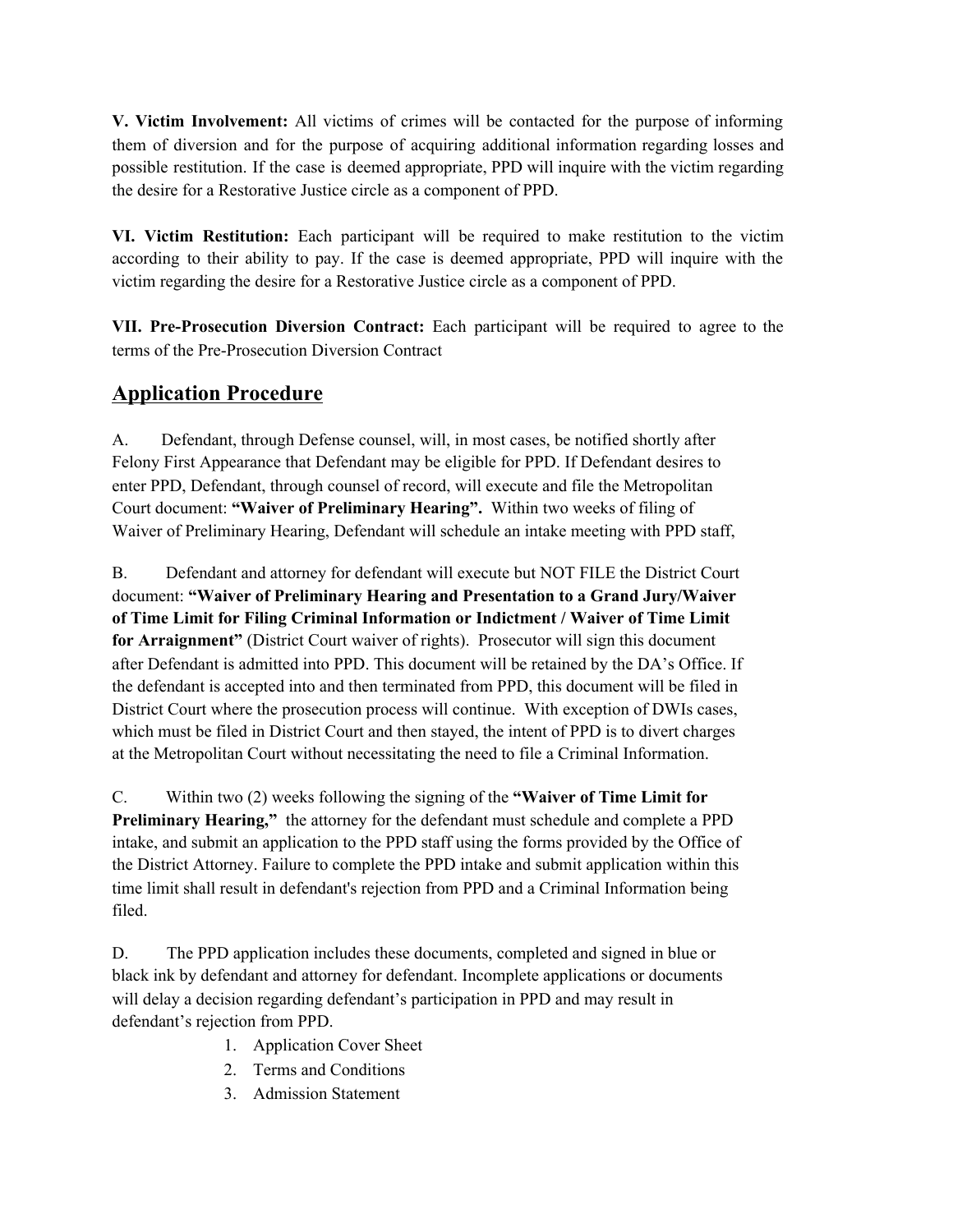- 4. Release of Information
- 5. Social History

E. If the defendant's application is accepted into PPD, the District Attorney will not file the Criminal Information, with exception of DWIs, unless Defendant is unsuccessful with PPD.

## **Acceptance into PPD**

A. Approval from victim(s) is required for the defendant to participate in PPD.

B. If the defendant is deemed suitable for PPD, the **PPD Contract** will be sent to the attorney for the defendant. In addition to the requirements of the **Terms & Conditions**, the **PPD Contract** will specify the amount of restitution due and a payment schedule, the amount of the PPD monthly fee and any special conditions.

C. Within two weeks from Waiver of Preliminary Hearing, Defendant and attorney for defendant must schedule an intake appointment with PPD, and must each sign the PPD Contract and return it to the PPD staff. Defendant will then be officially accepted into PPD upon completion of the intake interview. Failure to return the signed PPD Contract will result in defendant's rejection from PPD.

D. Upon acceptance into PPD, the defendant will be notified in writing of the acceptance date. Notice will also be provided to the attorney for the defendant and the district attorney.

E. After acceptance into PPD, the criminal complaint will be dismissed if waived prior to a preliminary hearing, or criminal information will not be filed in District Court, except in unusual circumstances.

## **Termination from PPD**

A. If a defendant is deemed unsuitable for PPD, the defendant will be rejected from PPD. Notice of rejection will be provided in writing to the attorney for the defendant and the district attorney. Notice may also be provided to the defendant, the law enforcement agency and the victim.

B. If terminated or rejected from PPD, the defendant may not be reinstated and may not apply to PPD again.

C. The prosecution process shall continue as normal.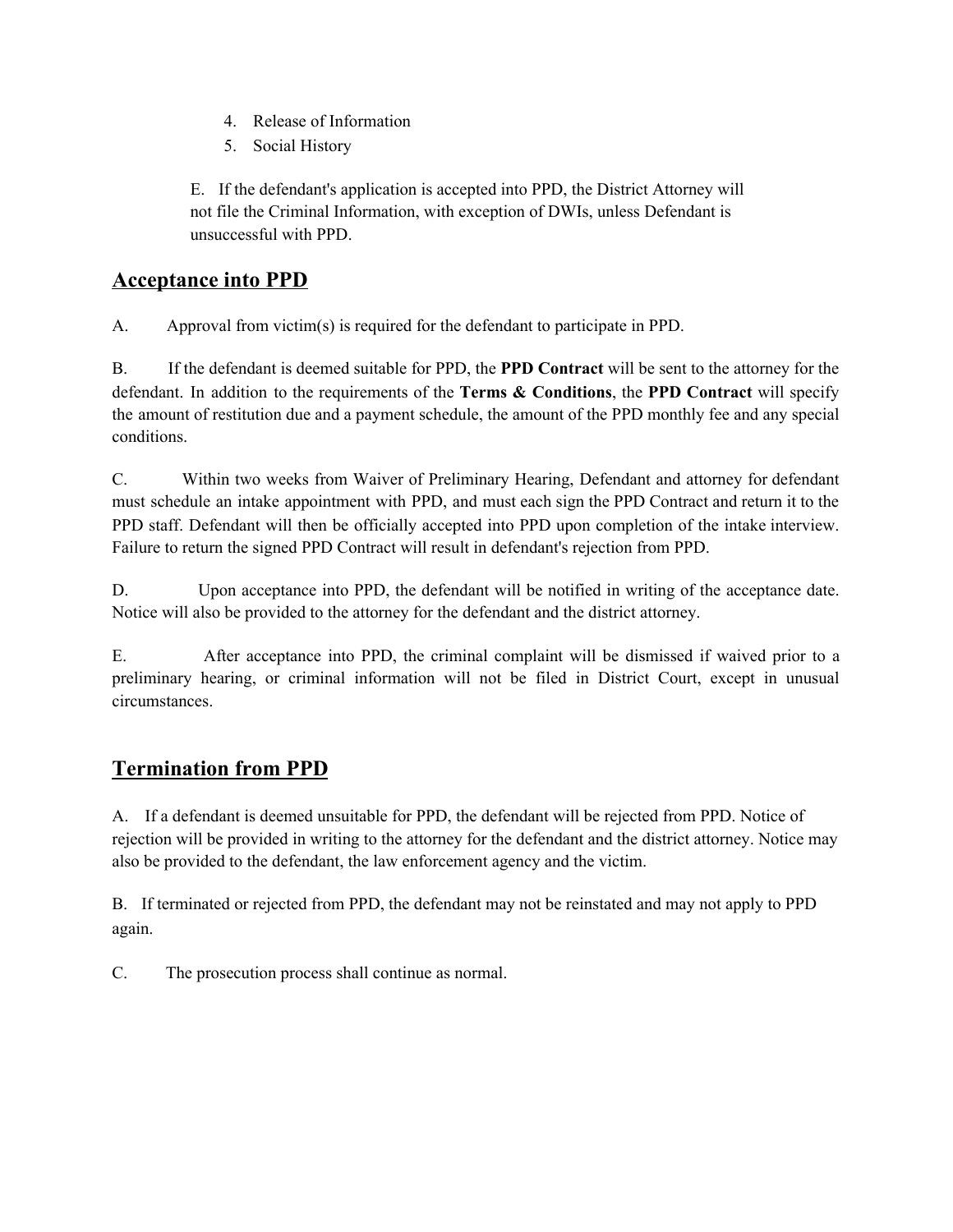# **PPD Intake Instructions:**

#### **Instructions For Statement:**

With the exception of defendants charged with possession of a controlled substance for the first time, this program requires a specific kind of admission to the offense. Even though some form of statement may have been given previously, a statement meeting Pre-Prosecution Diversion requirements is necessary.

The requirements for an admission statement for Pre-Prosecution Diversion are as follows:

1. If more than one crime is involved, then each crime must be set forth separately within the statement.

2. For each crime the statement must include factual admission of each essential element of the crime, including intent to commit the act, and the date, time and place, city and state or country.

3. Keep the statement brief and to the point.

4. Extenuating circumstances and matters in the nature of a defense are inappropriate in a statement because this program does not handle cases in which culpability is not clear.

5. Pre-Prosecution Diversion is a first offender's program. All statements are made with the complete advice and concurrence of the applicant's defense attorney. No coercion, threat, or promise of acceptance is made. Therefore, beginning a statement with such a phrase as, "For the purpose of consideration in the Pre-Prosecution Diversion Program," etc., will not be acceptable.

- 6. Applicant and attorney shall sign a Waiver of Fifth Amendment Rights.
- 7. Finally, the statement should be signed and dated by the Applicant and notarized.

EXAMPLE: I, (Defendant name), hereby admit to the following charges:

COUNT 1: SHOPLIFTING (OVER \$500 BUT NOT MORE THAN \$2,500)

That on or about the 1" day of January, 2014 in Bernalillo County, New Mexico, the above-named defendant *(altered a label, price tag or marking on/transferred from the container in or on which it was displayed to another container, took possession of and/or concealed merchandise), (Describe Merchandise)* belonging to *(Owners Name),* which had a market value over \$500 but not more than \$2,500, with the intent to convert it to defendant's own use without paying for it, contrary to §30-16-20(A), NMSA 1978.

#### COUNT 2: POSSESSION OF A CONTROLLED SUBSTANCE (FELONY-NARCOTIC DRUG)

That on or about the 1st day of January, 2014, in Bernalillo County, New Mexico, the above-named defendant intentionally had *(Name Substance),* a narcotic drug which is a Schedule I or II controlled substance, in defendant's possession knowing or believing it to be *(Name Substance)* or believing it to be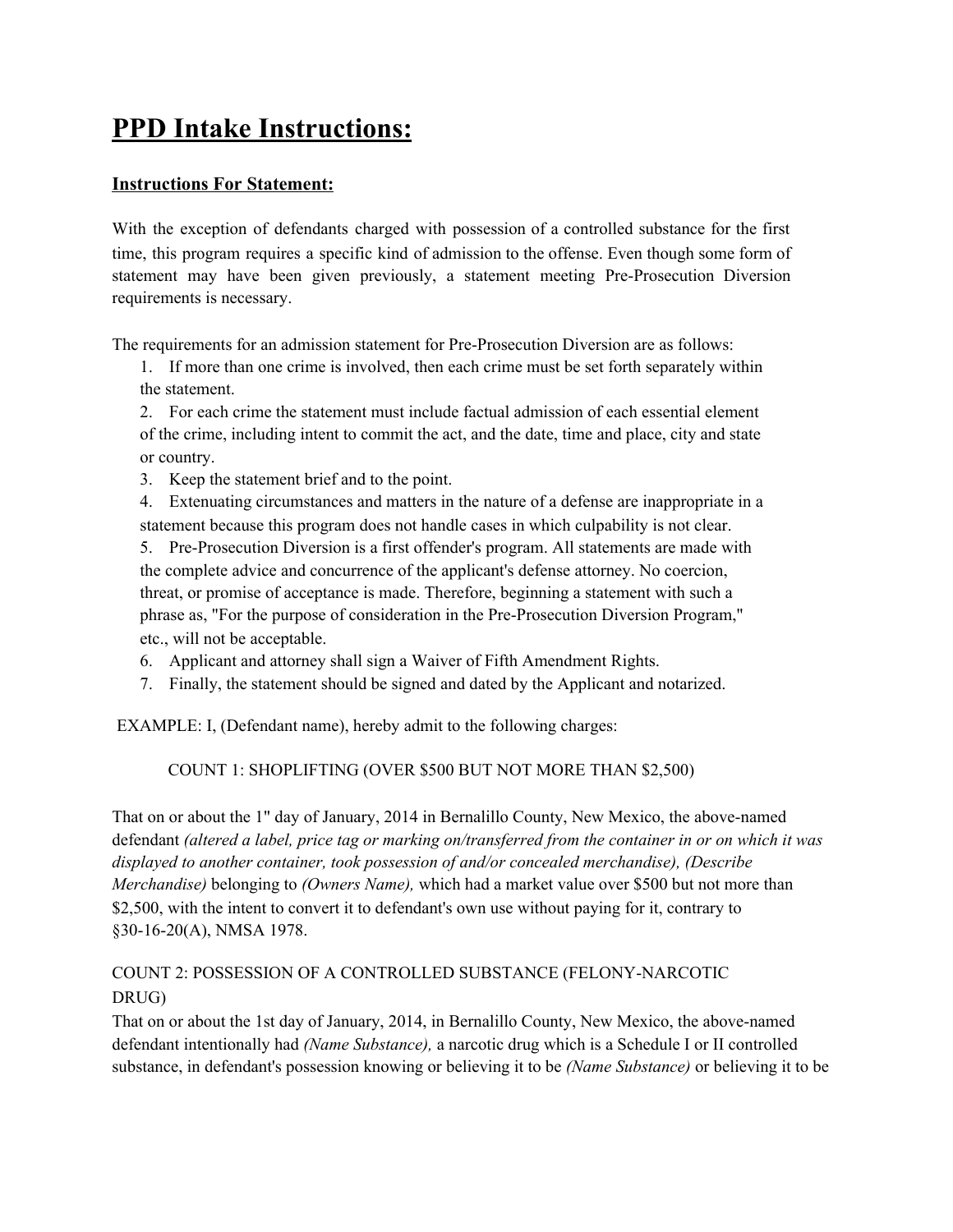some drug or other substance the possession of which is regulated or prohibited by law, contrary to §30-31-23, NMSA 1978.

Notary Public

SUBSCRIBED AND SWORN TO before me this  $\frac{1}{\frac{1}{2} \cdot 20 - 1}$  day of  $\frac{1}{\frac{1}{2} \cdot 20 - 1}$ .

My Commission Expires: \_\_\_\_\_\_\_\_\_\_\_\_\_\_\_